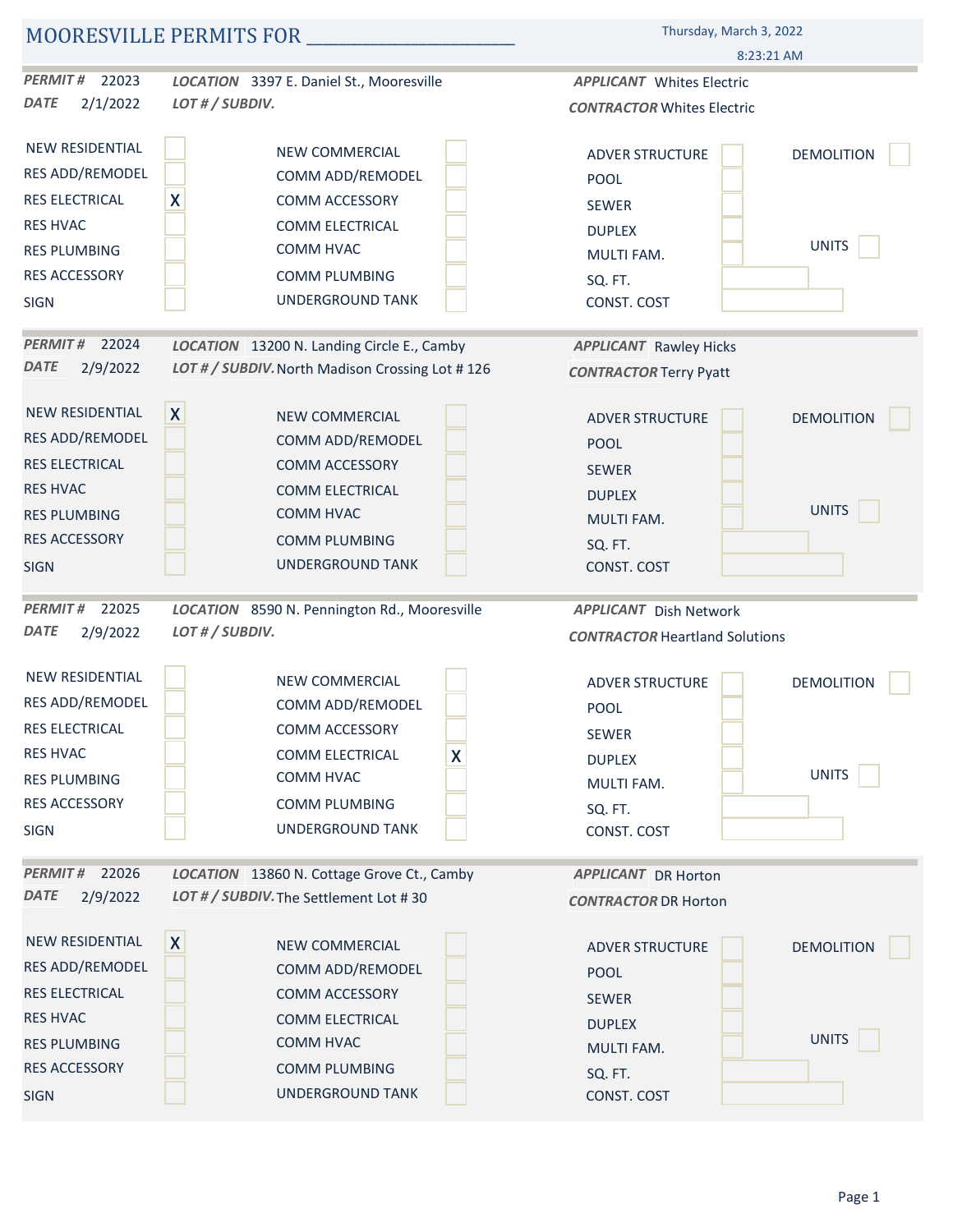| 22027<br><b>PERMIT#</b> | LOCATION 13850 Layton Mills Ct., Camby          | <b>APPLICANT</b> DR Horton                    |
|-------------------------|-------------------------------------------------|-----------------------------------------------|
| <b>DATE</b><br>2/9/2022 | LOT # / SUBDIV. The Settlement Lot #50          | <b>CONTRACTOR DR Horton</b>                   |
| <b>NEW RESIDENTIAL</b>  | $\pmb{\mathsf{X}}$<br>NEW COMMERCIAL            | <b>DEMOLITION</b><br><b>ADVER STRUCTURE</b>   |
| RES ADD/REMODEL         | COMM ADD/REMODEL                                | POOL                                          |
| RES ELECTRICAL          | COMM ACCESSORY                                  | <b>SEWER</b>                                  |
| <b>RES HVAC</b>         | COMM ELECTRICAL                                 | <b>DUPLEX</b>                                 |
| <b>RES PLUMBING</b>     | COMM HVAC                                       | <b>UNITS</b><br>MULTI FAM.                    |
| RES ACCESSORY           | <b>COMM PLUMBING</b>                            | SQ. FT.                                       |
| <b>SIGN</b>             | UNDERGROUND TANK                                | CONST. COST                                   |
| PERMIT# 22028           | LOCATION 1201 Hadley Rd., Mooresville           | <b>APPLICANT</b> Lori Kelleher                |
| DATE 2/14/2022          | LOT # / SUBDIV. Imaging Department-CT Room      | <b>CONTRACTOR Tonn and Blank Construction</b> |
| <b>NEW RESIDENTIAL</b>  | NEW COMMERCIAL                                  | <b>ADVER STRUCTURE</b><br><b>DEMOLITION</b>   |
| RES ADD/REMODEL         | COMM ADD/REMODEL<br>$\boldsymbol{X}$            | <b>POOL</b>                                   |
| RES ELECTRICAL          | <b>COMM ACCESSORY</b>                           | <b>SEWER</b>                                  |
| <b>RES HVAC</b>         | COMM ELECTRICAL                                 | <b>DUPLEX</b>                                 |
| <b>RES PLUMBING</b>     | COMM HVAC                                       | <b>UNITS</b><br><b>MULTI FAM.</b>             |
| <b>RES ACCESSORY</b>    | <b>COMM PLUMBING</b>                            | SQ. FT.                                       |
| <b>SIGN</b>             | <b>UNDERGROUND TANK</b>                         | CONST. COST                                   |
| <b>PERMIT#</b><br>22029 | LOCATION 13178 N. Departure Blvd. W., Camby     | <b>APPLICANT</b> Rawley Hicks                 |
| DATE 2/14/2022          | LOT # / SUBDIV. North Madison Crossing Lot #115 | <b>CONTRACTOR Terry Pyatt</b>                 |
| <b>NEW RESIDENTIAL</b>  | $\mathsf{X}$<br>NEW COMMERCIAL                  | <b>ADVER STRUCTURE</b><br><b>DEMOLITION</b>   |
| RES ADD/REMODEL         | COMM ADD/REMODEL                                | POOL                                          |
| RES ELECTRICAL          | COMM ACCESSORY                                  | SEWER                                         |
| <b>RES HVAC</b>         | <b>COMM ELECTRICAL</b>                          | <b>DUPLEX</b>                                 |
| <b>RES PLUMBING</b>     | COMM HVAC                                       | <b>UNITS</b><br>MULTI FAM.                    |
| RES ACCESSORY           | <b>COMM PLUMBING</b>                            | SQ. FT.                                       |
| <b>SIGN</b>             | UNDERGROUND TANK                                | CONST. COST                                   |
| PERMIT# 22030           | LOCATION 13316 N. Allison Dr., Mooresville      | <b>APPLICANT</b> Mark McCrary                 |
| DATE 2/14/2022          | LOT # / SUBDIV.                                 | <b>CONTRACTOR Mark McCrary</b>                |
| <b>NEW RESIDENTIAL</b>  | NEW COMMERCIAL                                  | <b>DEMOLITION</b><br><b>ADVER STRUCTURE</b>   |
| RES ADD/REMODEL         | $\mathsf{X}$<br>COMM ADD/REMODEL                | <b>POOL</b>                                   |
| <b>RES ELECTRICAL</b>   | COMM ACCESSORY                                  | <b>SEWER</b>                                  |
| <b>RES HVAC</b>         | COMM ELECTRICAL                                 | <b>DUPLEX</b>                                 |
| <b>RES PLUMBING</b>     | COMM HVAC                                       | <b>UNITS</b><br>MULTI FAM.                    |
| <b>RES ACCESSORY</b>    | <b>COMM PLUMBING</b>                            | SQ. FT.                                       |
| <b>SIGN</b>             | UNDERGROUND TANK                                | CONST. COST                                   |
|                         |                                                 |                                               |